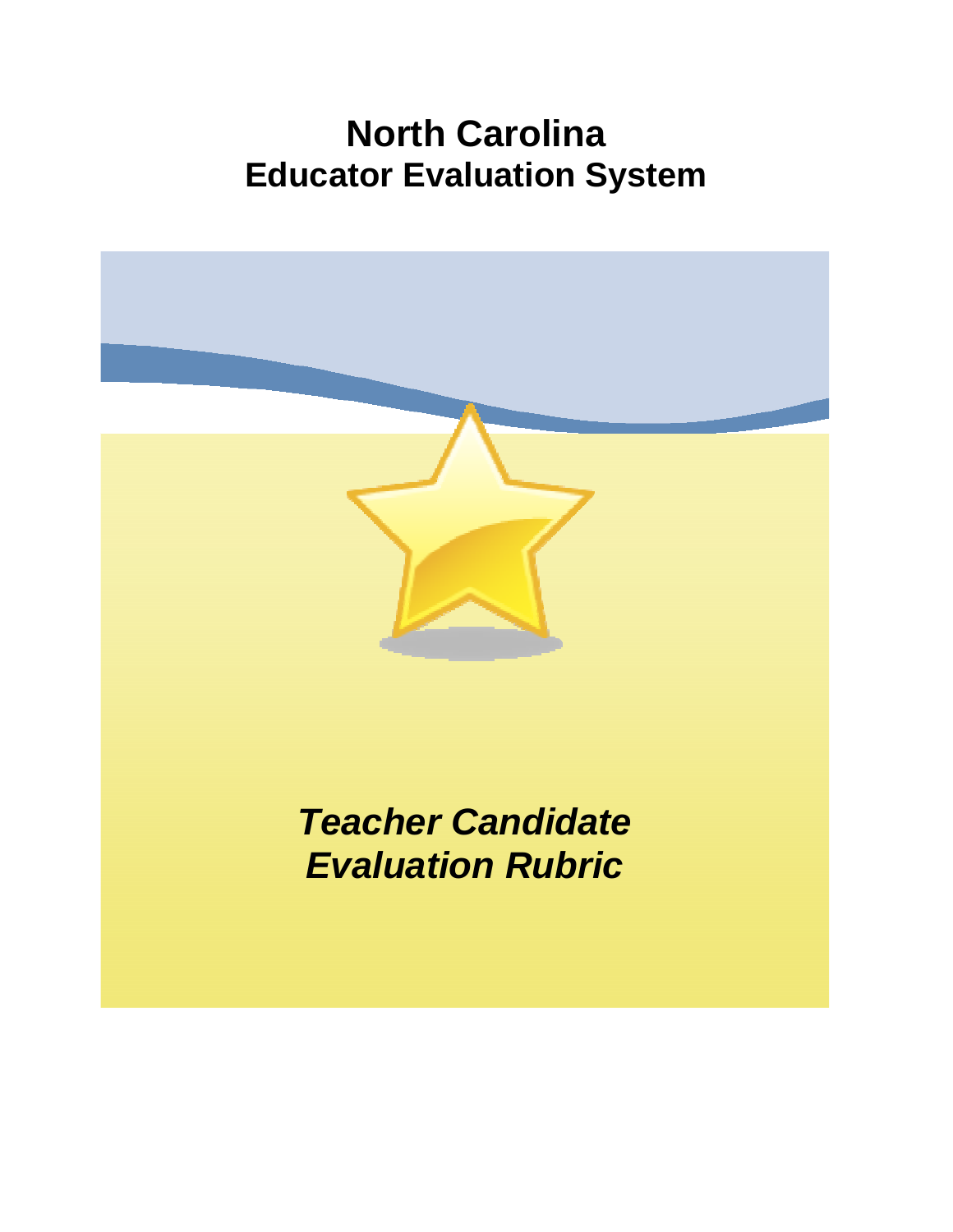# **Teacher Candidate Evaluation Rubric**

The following rubric was developed to align with and reflect the *North Carolina Professional Teaching Standards* approved by the North Carolina State Board of Education on June 7, 2007. The rubric also parallels the North Carolina *Inservice Teacher Evaluation Rubric* that is used to assess the professional performance of inservice teachers throughout the state. However, the *Teacher Candidate Evaluation Rubric* has been adapted to reflect the specific contexts and opportunities available to teacher candidates throughout their programs, and to allow distinctions to be made across each of four levels of performance on the *North Carolina Professional Teaching Standards*.

Preservice teacher (candidate) performance should be rated on each element within each Standard as characteristic of a practitioner at one of four levels: *Emergent Candidate, Developing Candidate, Proficient Candidate* or *Accomplished Candidate.* These levels are cumulative across the rows of the rubric in that a *"Proficient Candidate"* teacher must exhibit the characteristics encompassed under the "*Emergent Candidate"* and *"Developing Candidate*" levels in addition to those described at the *"Proficient Candidate"* level*.* To be recommended for licensure, a candidate must demonstrate professional performance at no less than the *Proficient Candidate* level on each element and on each standard.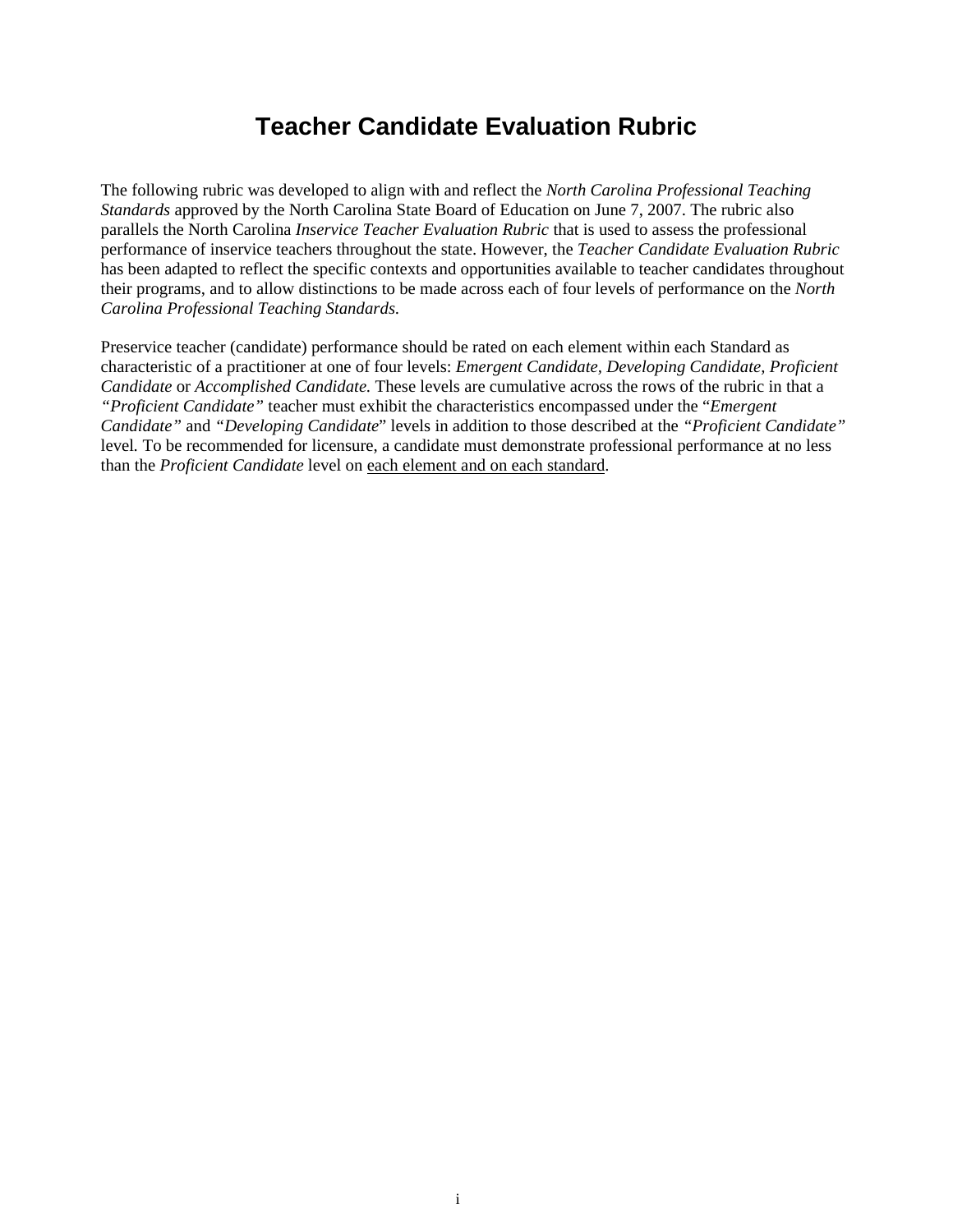#### **Standard 1: Teachers demonstrate leadership**

1a. Teachers lead in their classrooms. Teachers demonstrate leadership by taking responsibility for the progress of all students to ensure that they graduate from high school, are globally competitive for work and postsecondary education, and are prepared for life in the 21st century. Teachers communicate this vision to their students. Using a variety of data sources, they organize, plan, and set goals that meet the needs of the individual student and the class. Teachers use various types of assessment data during the school students to collaborate and become lifelong learners.

| Observation | <b>Artifact</b> | students to collaborate and become lifelong learners.                                                                                                               |   |                                                                                                                                                                                                                                                                                                                                                                                                                                                                                                                                                                                                                                              |            | variety of data sources, they organize, plan, and set goals that meet the needs of the individual student and the class. Teachers use various types of assessment data during the school<br>year to evaluate student progress and to make adjustments to the teaching and learning process. They establish a safe, orderly environment, and create a culture that empowers                                                                                                                                                                                                                                                               |            |                                                                                                                                                                                                                                                                                                              |                                               |
|-------------|-----------------|---------------------------------------------------------------------------------------------------------------------------------------------------------------------|---|----------------------------------------------------------------------------------------------------------------------------------------------------------------------------------------------------------------------------------------------------------------------------------------------------------------------------------------------------------------------------------------------------------------------------------------------------------------------------------------------------------------------------------------------------------------------------------------------------------------------------------------------|------------|------------------------------------------------------------------------------------------------------------------------------------------------------------------------------------------------------------------------------------------------------------------------------------------------------------------------------------------------------------------------------------------------------------------------------------------------------------------------------------------------------------------------------------------------------------------------------------------------------------------------------------------|------------|--------------------------------------------------------------------------------------------------------------------------------------------------------------------------------------------------------------------------------------------------------------------------------------------------------------|-----------------------------------------------|
|             |                 | <b>Emergent Candidate</b>                                                                                                                                           |   | <b>Developing Candidate</b>                                                                                                                                                                                                                                                                                                                                                                                                                                                                                                                                                                                                                  |            | <b>Proficient Candidate</b>                                                                                                                                                                                                                                                                                                                                                                                                                                                                                                                                                                                                              |            | <b>Accomplished Candidate</b>                                                                                                                                                                                                                                                                                | <b>Not Demonstrated</b><br>(Comment Required) |
|             |                 | Acknowledges the<br>importance of high school<br>graduation for students.<br>Identifies the types of data<br>that are commonly available<br>to and used in schools. | g | Demonstrates how teachers<br>contribute to students' progress<br>toward high school graduation<br>by following the North<br>Carolina Standard Course of<br>Study.<br>Uses data to identify the skills<br>and abilities of students.<br>Describes the characteristics<br>and importance of a safe and<br>orderly classroom environment.<br>Understands positive<br>management of student<br>behavior, including strategies<br>of conflict resolution and anger<br>management, effective<br>communication for defusing<br>and deescalating disruptive or<br>dangerous behavior, and safe<br>and appropriate use of<br>seclusion and restraint. | <b>AND</b> | Evaluates the progress of students<br>toward high school graduation<br>using a variety of assessment data<br>measuring goals of the North<br>Carolina Standard Course of<br>Study.<br>Draws on appropriate data to<br>develop classroom and<br>instructional plans.<br>Maintains a safe and orderly<br>classroom that facilitates student<br>learning.<br>Uses positive management of<br>student behavior, including<br>strategies of conflict resolution and<br>anger management, effective<br>communication for defusing and<br>deescalating disruptive or<br>dangerous behavior, and safe and<br>appropriate seclusion and restraint. | <b>GNV</b> | Takes responsibility for student<br>progress toward high school<br>graduation by aligning<br>instruction and assessment with<br>the North Carolina Standard<br>Course of Study.<br>Maintains or supports a<br>classroom culture that<br>empowers students to<br>collaborate and become<br>lifelong learners. |                                               |

 $\overline{\phantom{0}}$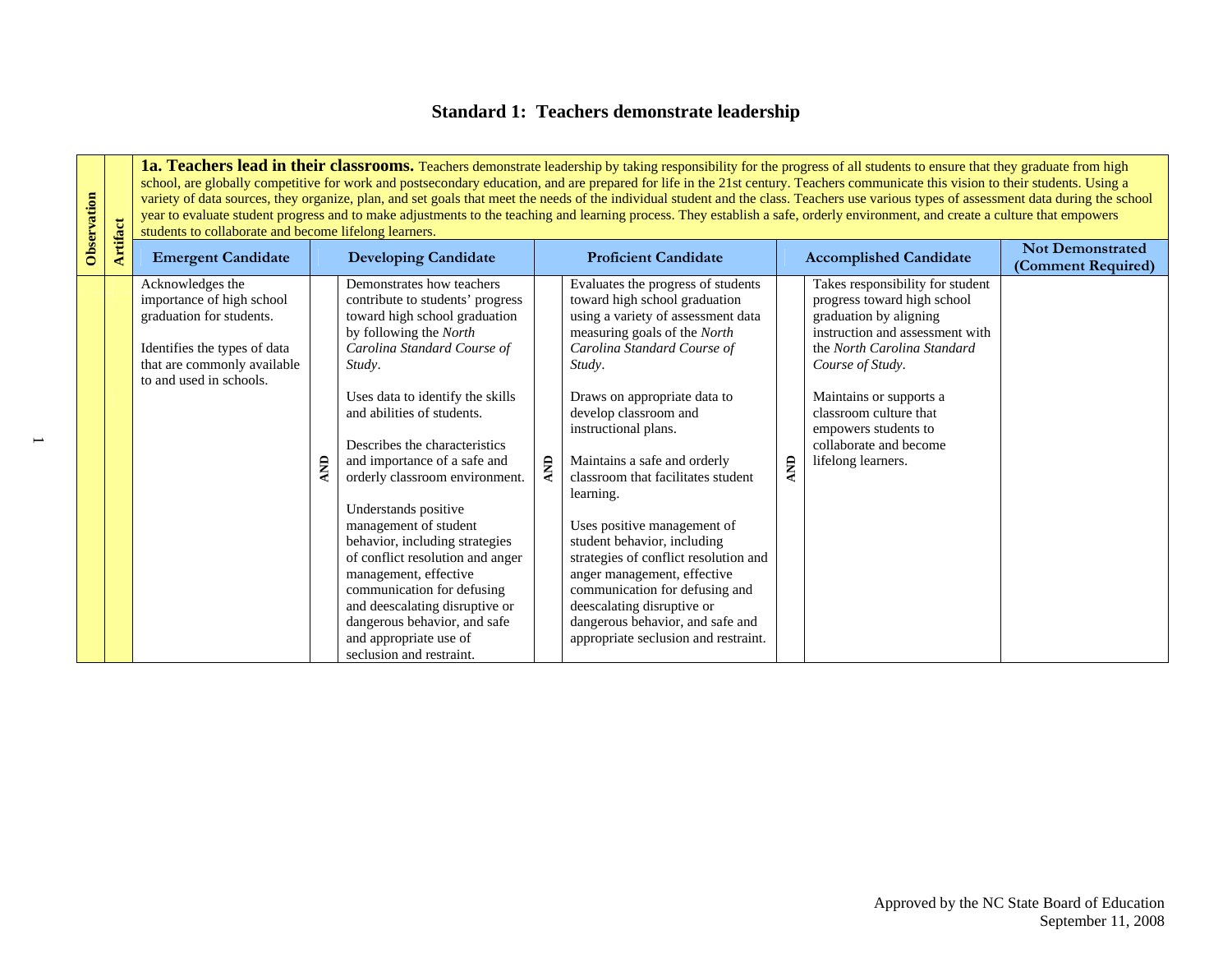| Observation                                                                                                                                                                                                                                |                 |                                                                                                                                                                                                                                                                                                                                                                                                                                                                               | 1b. Teachers demonstrate leadership in the school. Teachers work collaboratively with school personnel to create a professional learning community. They analyze<br>and use local, state, and national data to develop goals and strategies in the school improvement plan that enhances student learning and teacher working conditions. Teachers<br>provide input in determining the school budget and in the selection of professional development that meets the needs of students and their own professional growth. They participate<br>in the hiring process and collaborate with their colleagues to mentor and support teachers to improve the effectiveness of their departments or grade levels. |                                                                                 |            |                                                                                                                                                                                                                                                                                                                     |            |                                                                                                                                                                        |                                               |  |  |
|--------------------------------------------------------------------------------------------------------------------------------------------------------------------------------------------------------------------------------------------|-----------------|-------------------------------------------------------------------------------------------------------------------------------------------------------------------------------------------------------------------------------------------------------------------------------------------------------------------------------------------------------------------------------------------------------------------------------------------------------------------------------|-------------------------------------------------------------------------------------------------------------------------------------------------------------------------------------------------------------------------------------------------------------------------------------------------------------------------------------------------------------------------------------------------------------------------------------------------------------------------------------------------------------------------------------------------------------------------------------------------------------------------------------------------------------------------------------------------------------|---------------------------------------------------------------------------------|------------|---------------------------------------------------------------------------------------------------------------------------------------------------------------------------------------------------------------------------------------------------------------------------------------------------------------------|------------|------------------------------------------------------------------------------------------------------------------------------------------------------------------------|-----------------------------------------------|--|--|
|                                                                                                                                                                                                                                            | Artifact        | <b>Emergent Candidate</b>                                                                                                                                                                                                                                                                                                                                                                                                                                                     |                                                                                                                                                                                                                                                                                                                                                                                                                                                                                                                                                                                                                                                                                                             | <b>Developing Candidate</b>                                                     |            | <b>Proficient Candidate</b>                                                                                                                                                                                                                                                                                         |            | <b>Accomplished Candidate</b>                                                                                                                                          | <b>Not Demonstrated</b><br>(Comment Required) |  |  |
|                                                                                                                                                                                                                                            |                 | Recognizes opportunities<br>for involvement in<br>professional learning<br>activities.                                                                                                                                                                                                                                                                                                                                                                                        |                                                                                                                                                                                                                                                                                                                                                                                                                                                                                                                                                                                                                                                                                                             | Attends professional learning<br>activities.                                    | AND        | Engages in collaborative and<br>collegial professional learning<br>activities.<br>Identifies the characteristics or<br>critical elements of a school<br>improvement plan.<br>Displays the ability to use<br>appropriate data to identify areas<br>of need that should be addressed in<br>a school improvement plan. | <b>QNY</b> | Participates in professional<br>learning community (PLC)<br>activities.<br>Works with others in<br>developing and/or<br>implementing school<br>improvement activities. |                                               |  |  |
| Observation                                                                                                                                                                                                                                |                 | 1c. Teachers lead the teaching profession. Teachers strive to improve the teaching profession. They contribute to the establishment of positive working relationships in<br>the school. They actively participate in and advocate for the decision-making structures in education and government that take advantage of the expertise of teachers. Teachers<br>promote professional growth for all educators and collaborate with their colleagues to improve the profession. |                                                                                                                                                                                                                                                                                                                                                                                                                                                                                                                                                                                                                                                                                                             |                                                                                 |            |                                                                                                                                                                                                                                                                                                                     |            |                                                                                                                                                                        |                                               |  |  |
|                                                                                                                                                                                                                                            | <b>Artifact</b> | <b>Emergent Candidate</b>                                                                                                                                                                                                                                                                                                                                                                                                                                                     |                                                                                                                                                                                                                                                                                                                                                                                                                                                                                                                                                                                                                                                                                                             | <b>Developing Candidate</b>                                                     |            | <b>Proficient Candidate</b>                                                                                                                                                                                                                                                                                         |            | <b>Accomplished Candidate</b>                                                                                                                                          | <b>Not Demonstrated</b><br>(Comment Required) |  |  |
|                                                                                                                                                                                                                                            |                 | Recognizes the<br>responsibility of teachers for<br>professional improvement<br>and support.                                                                                                                                                                                                                                                                                                                                                                                  |                                                                                                                                                                                                                                                                                                                                                                                                                                                                                                                                                                                                                                                                                                             | Recognizes the need and<br>identifies opportunities for<br>professional growth. | <b>AND</b> | Participates in professional<br>development and growth activities.<br>Begins to develop professional<br>relationships and networks.                                                                                                                                                                                 | AND        | Seeks additional opportunities<br>for professional development<br>and growth.<br>Extends professional<br>relationships and networks.                                   |                                               |  |  |
| 1d. Teachers advocate for schools and students. Teachers advocate for positive change in policies and practices affecting student learning. They participate in the<br>implementation of initiatives to improve the education of students. |                 |                                                                                                                                                                                                                                                                                                                                                                                                                                                                               |                                                                                                                                                                                                                                                                                                                                                                                                                                                                                                                                                                                                                                                                                                             |                                                                                 |            |                                                                                                                                                                                                                                                                                                                     |            |                                                                                                                                                                        |                                               |  |  |
| Observation                                                                                                                                                                                                                                | <b>Artifact</b> | <b>Emergent Candidate</b><br><b>Developing Candidate</b>                                                                                                                                                                                                                                                                                                                                                                                                                      |                                                                                                                                                                                                                                                                                                                                                                                                                                                                                                                                                                                                                                                                                                             |                                                                                 |            | <b>Proficient Candidate</b>                                                                                                                                                                                                                                                                                         |            | <b>Accomplished Candidate</b>                                                                                                                                          | <b>Not Demonstrated</b><br>(Comment Required) |  |  |
|                                                                                                                                                                                                                                            |                 | Demonstrates awareness of<br>AND<br>school practices and<br>policies.                                                                                                                                                                                                                                                                                                                                                                                                         |                                                                                                                                                                                                                                                                                                                                                                                                                                                                                                                                                                                                                                                                                                             | Identifies the policies and<br>practices affecting students'<br>learning.       | <b>AND</b> | Implements and adheres to policies<br>and practices positively affecting<br>students' learning.                                                                                                                                                                                                                     | <b>AND</b> | Works with others to develop<br>and/or revise policies and<br>practices to improve students'<br>learning.                                                              |                                               |  |  |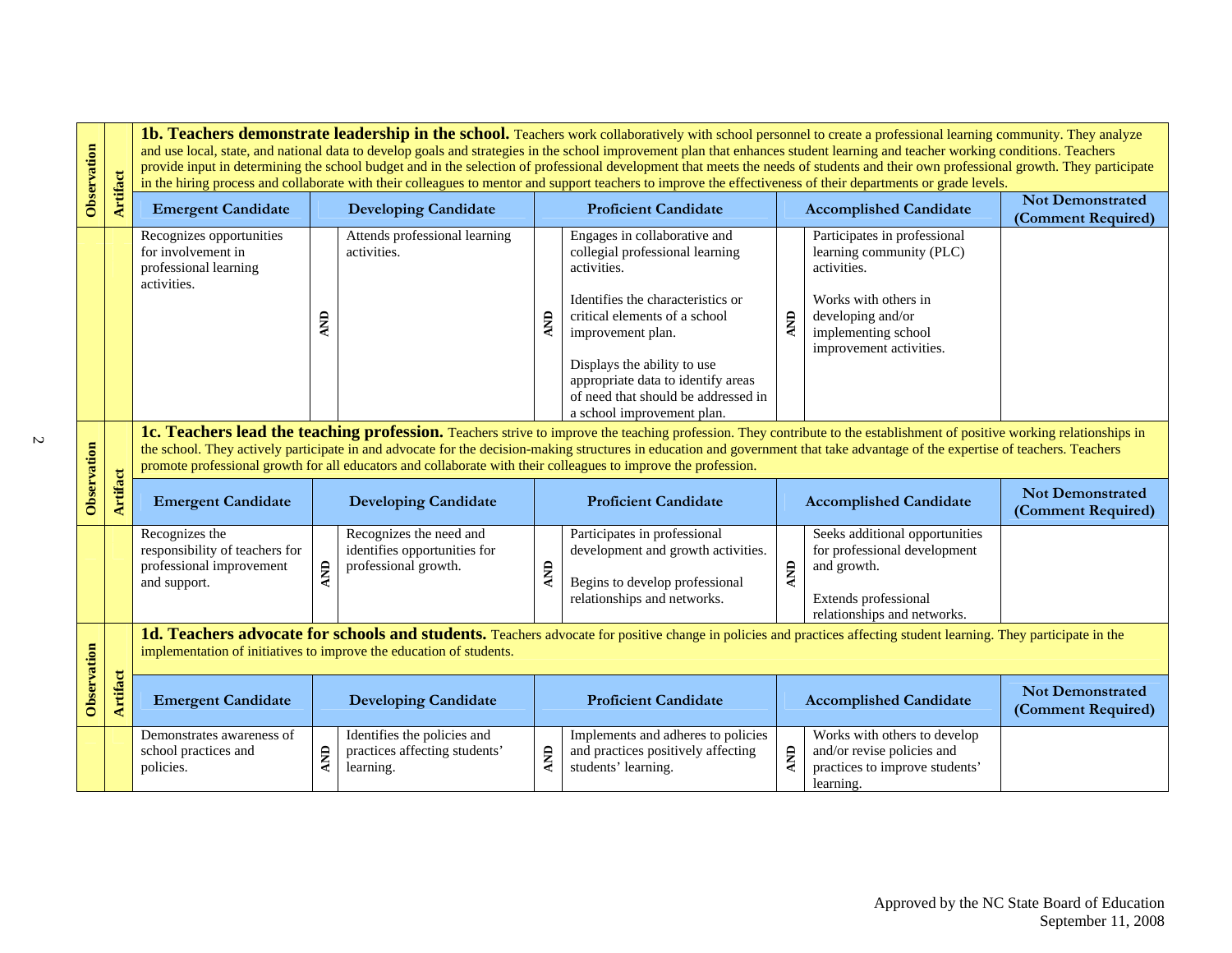| tion |        |                                                              | 1e. Teachers demonstrate high ethical standards. Teachers demonstrate ethical principles including honesty, integrity, fair treatment, and respect for others. Teachers<br>uphold the Code of Ethics for North Carolina Educators (effective June 1, 1997) and the Standards for Professional Conduct adopted April 1, 1998 (www.ncptsc.org). |                                                                                                                                                                                 |   |                                                                                                                     |   |                                                                                                                                                                       |                                               |  |  |
|------|--------|--------------------------------------------------------------|-----------------------------------------------------------------------------------------------------------------------------------------------------------------------------------------------------------------------------------------------------------------------------------------------------------------------------------------------|---------------------------------------------------------------------------------------------------------------------------------------------------------------------------------|---|---------------------------------------------------------------------------------------------------------------------|---|-----------------------------------------------------------------------------------------------------------------------------------------------------------------------|-----------------------------------------------|--|--|
|      | ₩<br>ŧ | <b>Emergent Candidate</b>                                    |                                                                                                                                                                                                                                                                                                                                               | <b>Developing Candidate</b>                                                                                                                                                     |   | <b>Proficient Candidate</b>                                                                                         |   | <b>Accomplished Candidate</b>                                                                                                                                         | <b>Not Demonstrated</b><br>(Comment Required) |  |  |
|      |        | Recognizes the need for<br>ethical professional<br>behavior. |                                                                                                                                                                                                                                                                                                                                               | Articulates the importance of<br>ethical behavior as outlined in<br>the Code of Ethics for North<br>Carolina Educators and the<br><b>Standards for Professional</b><br>Conduct. | £ | Upholds the Code of Ethics for<br>North Carolina Educators and the<br><b>Standards for Professional</b><br>Conduct. | ₿ | Models the tenets of the Code<br>of Ethics for North Carolina<br>Educators and the Standards<br>for Professional Conduct, and<br>encourages others to do the<br>same. |                                               |  |  |

## **Standard 2: Teachers establish a respectful environment for a diverse population of students**

|             |                                                                                                                                                                                                                                                                                                                                                                                                                                                                                                                                                                                                                                                                                                                                                                          |                                                                                                                                              |            | environment for student learning that is inviting, respectful, supportive, inclusive, and flexible.                                                                                                                    |            | 2a. Teachers provide an environment in which each child has a positive, nurturing relationship with caring adults. Teachers provide an                                                                                                                                          |            |                                                                                                                                                                              |                                               |
|-------------|--------------------------------------------------------------------------------------------------------------------------------------------------------------------------------------------------------------------------------------------------------------------------------------------------------------------------------------------------------------------------------------------------------------------------------------------------------------------------------------------------------------------------------------------------------------------------------------------------------------------------------------------------------------------------------------------------------------------------------------------------------------------------|----------------------------------------------------------------------------------------------------------------------------------------------|------------|------------------------------------------------------------------------------------------------------------------------------------------------------------------------------------------------------------------------|------------|---------------------------------------------------------------------------------------------------------------------------------------------------------------------------------------------------------------------------------------------------------------------------------|------------|------------------------------------------------------------------------------------------------------------------------------------------------------------------------------|-----------------------------------------------|
| Observation | <b>Artifact</b>                                                                                                                                                                                                                                                                                                                                                                                                                                                                                                                                                                                                                                                                                                                                                          | <b>Emergent Candidate</b>                                                                                                                    |            | <b>Developing Candidate</b>                                                                                                                                                                                            |            | <b>Proficient Candidate</b>                                                                                                                                                                                                                                                     |            | <b>Accomplished Candidate</b>                                                                                                                                                | <b>Not Demonstrated</b><br>(Comment Required) |
|             |                                                                                                                                                                                                                                                                                                                                                                                                                                                                                                                                                                                                                                                                                                                                                                          | Articulates the importance<br>of appropriate and caring<br>learning environments for<br>children.                                            | <b>QNY</b> | Recognizes and can explain<br>aspects of a respectful and<br>effective learning environment.                                                                                                                           | AND        | Maintains a positive and nurturing<br>learning environment.                                                                                                                                                                                                                     | $\epsilon$ | Enhances an inviting,<br>respectful, inclusive, flexible,<br>and supportive learning<br>environment.                                                                         |                                               |
| Observation | 2b. Teachers embrace diversity in the school community and in the world. Teachers demonstrate their knowledge of the history of diverse cultures and their<br>role in shaping global issues. They actively select materials and develop lessons that counteract stereotypes and incorporate histories and contributions of all cultures. Teachers<br>recognize the influence of race, ethnicity, gender, religion, and other aspects of culture on a student's development and personality. Teachers strive to understand how a student's<br>rtifact<br>culture and background may influence his or her school performance. Teachers consider and incorporate different points of view in their instruction.<br><b>Emergent Candidate</b><br><b>Developing Candidate</b> |                                                                                                                                              |            |                                                                                                                                                                                                                        |            | <b>Proficient Candidate</b>                                                                                                                                                                                                                                                     |            | <b>Accomplished Candidate</b>                                                                                                                                                | <b>Not Demonstrated</b><br>(Comment Required) |
|             |                                                                                                                                                                                                                                                                                                                                                                                                                                                                                                                                                                                                                                                                                                                                                                          | Acknowledges that diverse<br>cultures impact the world.<br>Identifies the range and<br>aspects of diversity of<br>students in the classroom. | gN         | Displays knowledge of diverse<br>cultures, their histories, and<br>their roles in shaping global<br>issues.<br>Acknowledges the influence of<br>all aspects of diversity on<br>students' development and<br>attitudes. | <b>AND</b> | Appropriately uses materials or<br>lessons that counteract stereotypes<br>and acknowledges the<br>contributions of all cultures.<br>Incorporates different points of<br>view in instruction.<br>Understands the influence of<br>diversity and plans instruction<br>accordingly. | <b>QN</b>  | Consistently integrates<br>culturally relevant and/or<br>sensitive materials and ideas<br>throughout the curriculum.<br>Builds on diversity as an asset<br>in the classroom. |                                               |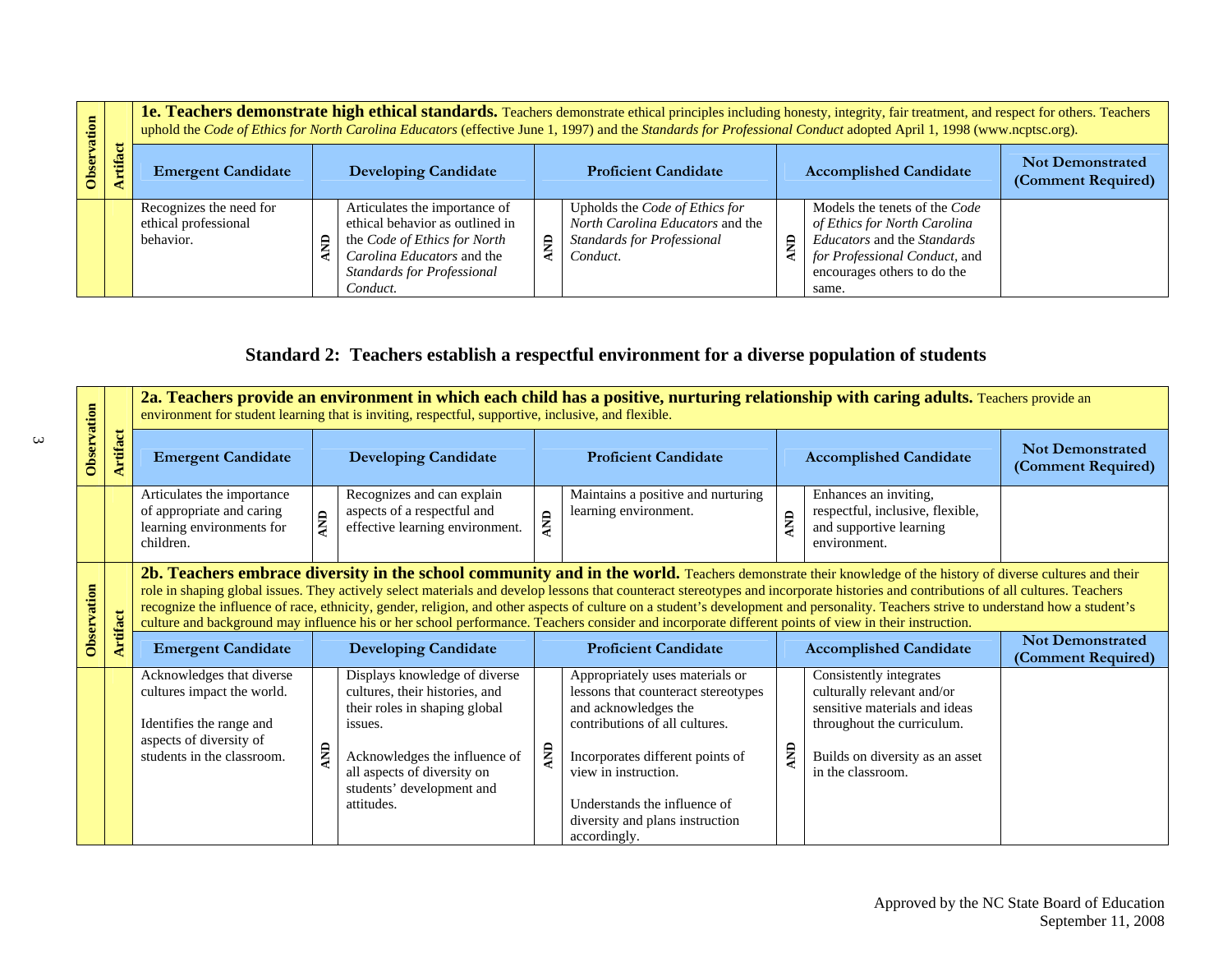|                                                                                                                                                                                                                                                                                                                                                                                                                                                                                                                                                                                                                                                                        |                 |                                                                                                                                                                                                                                                                                                         |            |                                                                                                                                            |                                                                                              | 2c. Teachers treat students as individuals. Teachers maintain high expectations, including graduation from high school, for students of all backgrounds. Teachers<br>appreciate the differences and value the contribution of each student in the learning environment by building positive, appropriate relationships. |                                                                                                             |                                                                                                                                                                                                                                                                                  |                                               |
|------------------------------------------------------------------------------------------------------------------------------------------------------------------------------------------------------------------------------------------------------------------------------------------------------------------------------------------------------------------------------------------------------------------------------------------------------------------------------------------------------------------------------------------------------------------------------------------------------------------------------------------------------------------------|-----------------|---------------------------------------------------------------------------------------------------------------------------------------------------------------------------------------------------------------------------------------------------------------------------------------------------------|------------|--------------------------------------------------------------------------------------------------------------------------------------------|----------------------------------------------------------------------------------------------|-------------------------------------------------------------------------------------------------------------------------------------------------------------------------------------------------------------------------------------------------------------------------------------------------------------------------|-------------------------------------------------------------------------------------------------------------|----------------------------------------------------------------------------------------------------------------------------------------------------------------------------------------------------------------------------------------------------------------------------------|-----------------------------------------------|
| Observation                                                                                                                                                                                                                                                                                                                                                                                                                                                                                                                                                                                                                                                            | <b>Artifact</b> | <b>Emergent Candidate</b>                                                                                                                                                                                                                                                                               |            | <b>Developing Candidate</b>                                                                                                                | <b>Proficient Candidate</b>                                                                  |                                                                                                                                                                                                                                                                                                                         |                                                                                                             | <b>Accomplished Candidate</b>                                                                                                                                                                                                                                                    | <b>Not Demonstrated</b><br>(Comment Required) |
|                                                                                                                                                                                                                                                                                                                                                                                                                                                                                                                                                                                                                                                                        |                 | Articulates the need to treat<br>students as individuals.                                                                                                                                                                                                                                               | <b>AND</b> | Encourages and values<br>individual student<br>contributions, regardless of<br>background or ability.                                      | <b>QINT</b>                                                                                  | Maintains a learning environment<br>that conveys high expectations of<br>every student.                                                                                                                                                                                                                                 | <b>AND</b>                                                                                                  | Enhances a learning<br>environment that meets the<br>needs of individual students.                                                                                                                                                                                               |                                               |
| 2d. Teachers adapt their teaching for the benefit of students with special needs. Teachers collaborate with the range of support specialists to help meet the<br>special needs of all students. Through inclusion and other models of effective practice, teachers engage students to ensure that their needs are met.                                                                                                                                                                                                                                                                                                                                                 |                 |                                                                                                                                                                                                                                                                                                         |            |                                                                                                                                            |                                                                                              |                                                                                                                                                                                                                                                                                                                         |                                                                                                             |                                                                                                                                                                                                                                                                                  |                                               |
| Observation                                                                                                                                                                                                                                                                                                                                                                                                                                                                                                                                                                                                                                                            | <b>Artifact</b> | <b>Emergent Candidate</b><br><b>Developing Candidate</b>                                                                                                                                                                                                                                                |            | <b>Proficient Candidate</b>                                                                                                                |                                                                                              |                                                                                                                                                                                                                                                                                                                         | <b>Accomplished Candidate</b>                                                                               | <b>Not Demonstrated</b><br>(Comment Required)                                                                                                                                                                                                                                    |                                               |
|                                                                                                                                                                                                                                                                                                                                                                                                                                                                                                                                                                                                                                                                        |                 | Recognizes that students<br>have individual learning<br>needs.                                                                                                                                                                                                                                          | E          | Understands resources and<br>strategies that can provide<br>assistance in meeting the<br>special learning needs of<br>individual students. | <b>QNY</b>                                                                                   | Cooperates with specialists and<br>uses resources to support the<br>special learning needs of all<br>students.<br>Uses research-verified strategies to<br>provide effective learning<br>activities for students with special<br>needs.                                                                                  | AND                                                                                                         | Coordinates and collaborates<br>with the full range of support<br>specialists and resources to<br>help meet the special needs of<br>all students.<br>Effectively engages special<br>needs students in learning<br>activities and ensures their<br>unique learning needs are met. |                                               |
| 2e. Teachers work collaboratively with the families and significant adults in the lives of their students. Teachers recognize that educating children is a<br>shared responsibility involving the school, parents or guardians, and the community. Teachers improve communication and collaboration between the school, the home, and the<br>Observation<br>community in order to promote trust and understanding and build partnerships with all segments of the school community. Teachers seek solutions to overcome cultural and<br>economic obstacles that may stand in the way of effective family and community involvement in the education of their students. |                 |                                                                                                                                                                                                                                                                                                         |            |                                                                                                                                            |                                                                                              |                                                                                                                                                                                                                                                                                                                         |                                                                                                             |                                                                                                                                                                                                                                                                                  |                                               |
|                                                                                                                                                                                                                                                                                                                                                                                                                                                                                                                                                                                                                                                                        | <b>Artifact</b> | <b>Emergent Candidate</b>                                                                                                                                                                                                                                                                               |            | <b>Developing Candidate</b>                                                                                                                | <b>Proficient Candidate</b>                                                                  |                                                                                                                                                                                                                                                                                                                         | <b>Accomplished Candidate</b>                                                                               |                                                                                                                                                                                                                                                                                  | <b>Not Demonstrated</b><br>(Comment Required) |
|                                                                                                                                                                                                                                                                                                                                                                                                                                                                                                                                                                                                                                                                        |                 | Understands strategies for<br>Recognizes factors that can<br>diminish or enhance<br>enhancing communication<br>between home and school and<br>involvement by parents,<br>AND<br>guardians, and the<br>for engaging parents,<br>community in schools.<br>guardians, and community<br>members in schools. |            | AND                                                                                                                                        | Communicates and collaborates<br>with the home and community for<br>the benefit of students. | <b>AND</b>                                                                                                                                                                                                                                                                                                              | Seeks and implements<br>solutions to overcome obstacles<br>to participation of families and<br>communities. |                                                                                                                                                                                                                                                                                  |                                               |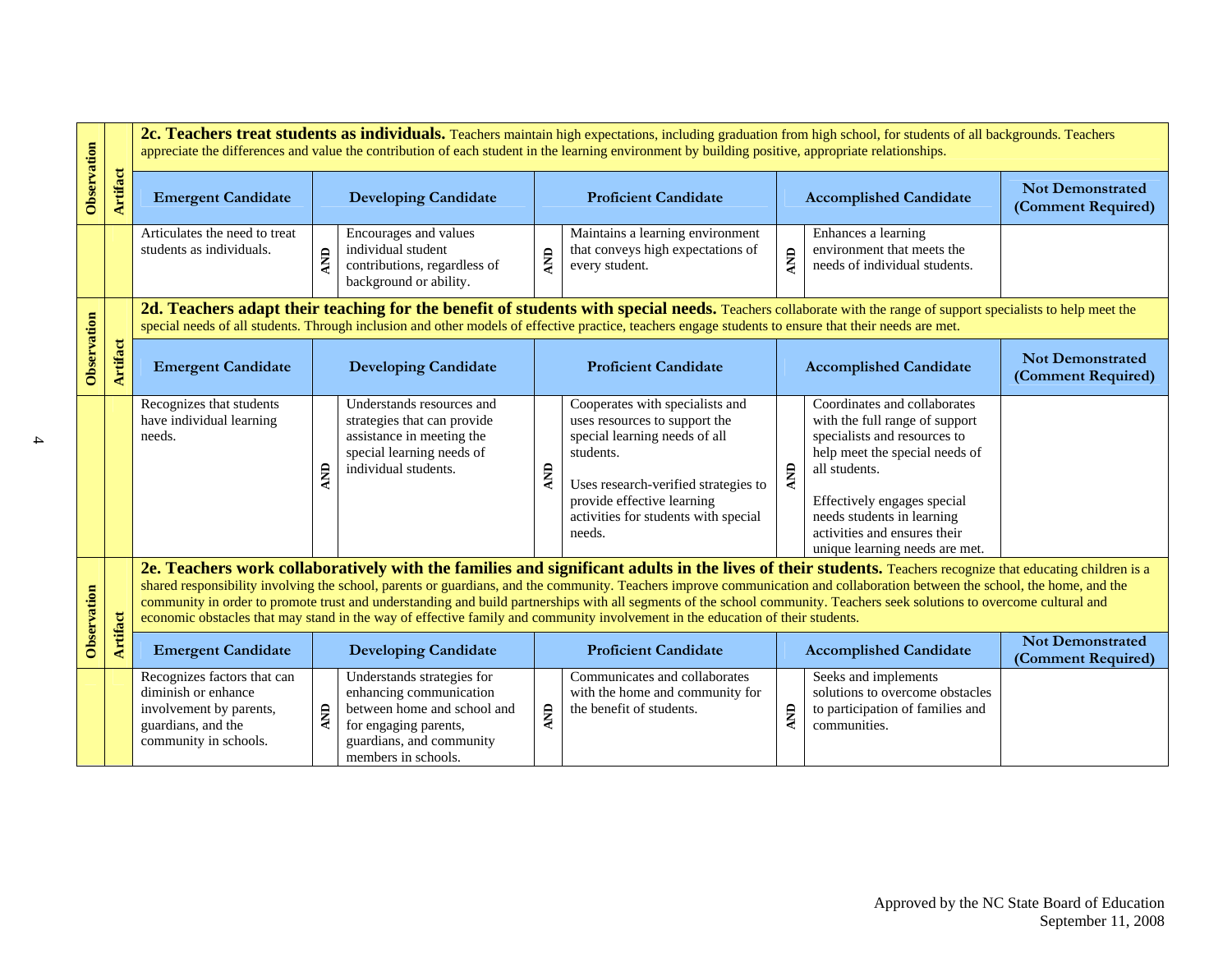## **Standard 3: Teachers know the content they teach**

| Observation |                 |                                                                                                                                                                                                                                                                                                                 | 3a. Teachers align their instruction with the North Carolina Standard Course of Study. In order to enhance the North Carolina Standard Course of Study,<br>teachers investigate the content standards developed by professional organizations in their specialty area. They develop and apply strategies to make the curriculum rigorous and<br>relevant for all students and provide a balanced curriculum that enhances literacy skills. Elementary teachers have explicit and thorough preparation in literacy instruction. Middle<br>and high school teachers incorporate literacy instruction within the content area or discipline. |                                                                                                                                                                                                                                         |                             |                                                                                                                                                                                                                                                                                                                                                                                                   |            |                                                                                                                                                                                                                                                                                                                                            |                                               |  |  |  |
|-------------|-----------------|-----------------------------------------------------------------------------------------------------------------------------------------------------------------------------------------------------------------------------------------------------------------------------------------------------------------|-------------------------------------------------------------------------------------------------------------------------------------------------------------------------------------------------------------------------------------------------------------------------------------------------------------------------------------------------------------------------------------------------------------------------------------------------------------------------------------------------------------------------------------------------------------------------------------------------------------------------------------------|-----------------------------------------------------------------------------------------------------------------------------------------------------------------------------------------------------------------------------------------|-----------------------------|---------------------------------------------------------------------------------------------------------------------------------------------------------------------------------------------------------------------------------------------------------------------------------------------------------------------------------------------------------------------------------------------------|------------|--------------------------------------------------------------------------------------------------------------------------------------------------------------------------------------------------------------------------------------------------------------------------------------------------------------------------------------------|-----------------------------------------------|--|--|--|
|             | <b>Artifact</b> | <b>Emergent Candidate</b>                                                                                                                                                                                                                                                                                       |                                                                                                                                                                                                                                                                                                                                                                                                                                                                                                                                                                                                                                           | <b>Developing Candidate</b>                                                                                                                                                                                                             | <b>Proficient Candidate</b> |                                                                                                                                                                                                                                                                                                                                                                                                   |            | <b>Accomplished Candidate</b>                                                                                                                                                                                                                                                                                                              | <b>Not Demonstrated</b><br>(Comment Required) |  |  |  |
|             |                 | Demonstrates awareness of<br>the North Carolina Standard<br>Course of Study.<br>Understands the importance<br>of literacy instruction across<br>all subjects, grades and ages.                                                                                                                                  | $\epsilon$                                                                                                                                                                                                                                                                                                                                                                                                                                                                                                                                                                                                                                | Demonstrates knowledge of the<br>North Carolina Standard<br>Course of Study by referencing<br>it in the preparation of lesson<br>plans.<br>Integrates literacy instruction in<br>individual lessons and in<br>particular subject areas. | <b>QNY</b>                  | Develops and applies lessons<br>based on the North Carolina<br>Standard Course of Study.<br>Integrates effective literacy<br>instruction throughout the<br>curriculum and across content<br>areas to enhance students'<br>learning.<br>3b. Teachers know the content appropriate to their teaching specialty. Teachers bring a richness and depth of understanding to their classrooms by knowing | <b>Q</b>   | Develops and applies strategies<br>reflecting the North Carolina<br>Standard Course of Study and<br>standards developed by<br>professional organizations to<br>make the curriculum balanced,<br>rigorous, and relevant.<br>Evaluates and reflects upon the<br>effectiveness of literacy<br>instruction within and across<br>content areas. |                                               |  |  |  |
|             |                 | their subjects beyond the content they are expected to teach and by directing students' natural curiosity into an interest in learning. Elementary teachers have broad knowledge across<br>disciplines. Middle school and high school teachers have depth in one or more specific content areas or disciplines. |                                                                                                                                                                                                                                                                                                                                                                                                                                                                                                                                                                                                                                           |                                                                                                                                                                                                                                         |                             |                                                                                                                                                                                                                                                                                                                                                                                                   |            |                                                                                                                                                                                                                                                                                                                                            |                                               |  |  |  |
| Observation | Artifact        | <b>Emergent Candidate</b>                                                                                                                                                                                                                                                                                       |                                                                                                                                                                                                                                                                                                                                                                                                                                                                                                                                                                                                                                           | <b>Developing Candidate</b>                                                                                                                                                                                                             | <b>Proficient Candidate</b> |                                                                                                                                                                                                                                                                                                                                                                                                   |            | <b>Accomplished Candidate</b>                                                                                                                                                                                                                                                                                                              | <b>Not Demonstrated</b><br>(Comment Required) |  |  |  |
|             |                 | Successfully completes<br>general education<br>coursework across the<br>required range of<br>disciplines.                                                                                                                                                                                                       | <b>AND</b>                                                                                                                                                                                                                                                                                                                                                                                                                                                                                                                                                                                                                                | Demonstrates a basic level of<br>content knowledge in the<br>teaching specialty.                                                                                                                                                        | Ę                           | Demonstrates an appropriate level<br>of content knowledge in the<br>teaching specialty.<br>Encourages students to investigate<br>the content area to expand their<br>knowledge and satisfy their natural<br>curiosity.                                                                                                                                                                            | <b>AND</b> | Demonstrates extensive<br>knowledge of content in the<br>teaching specialty.<br>Prompts students' curiosity for<br>learning beyond the required<br>coursework.                                                                                                                                                                             |                                               |  |  |  |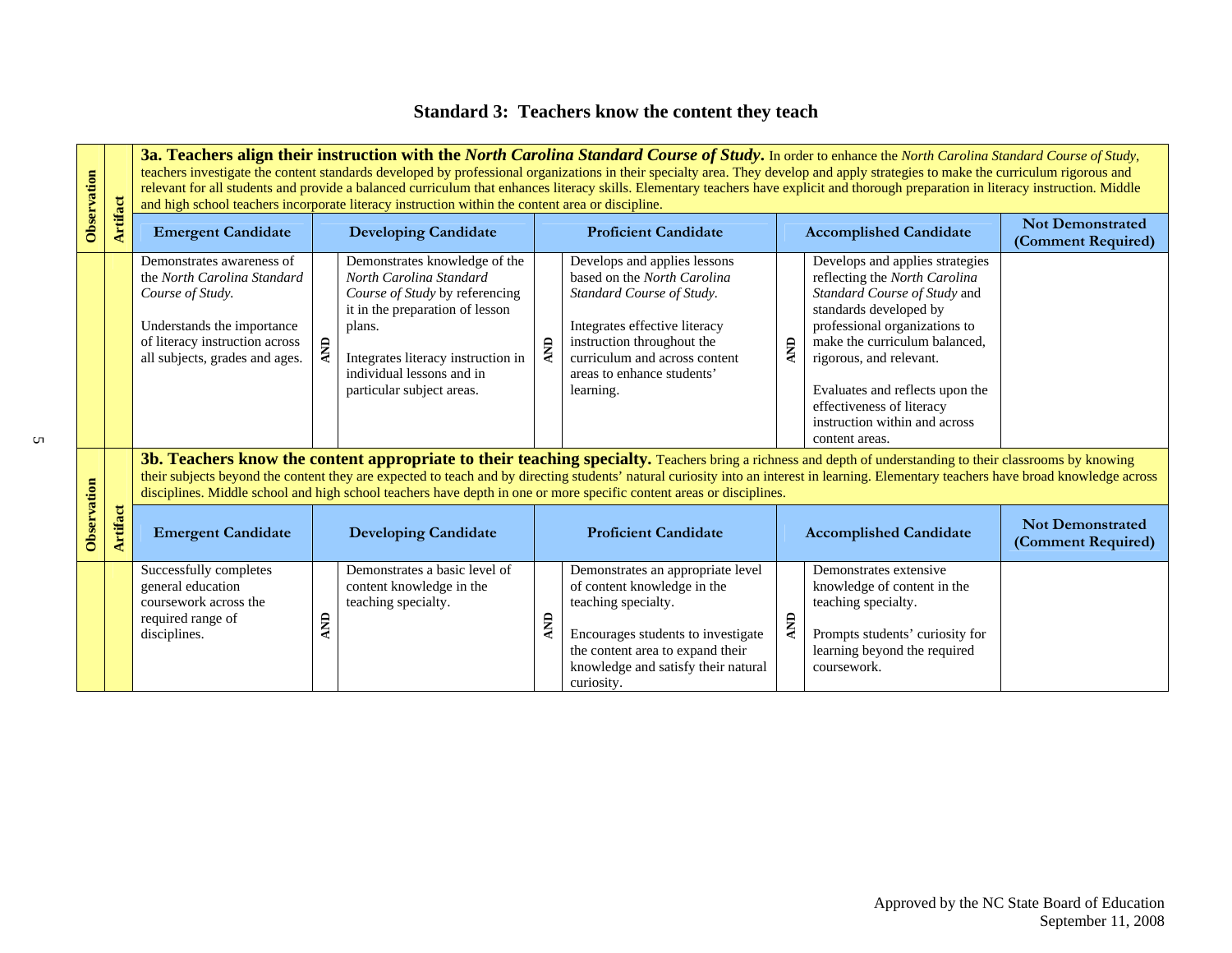| Observation |                 |                                                                                                                                                                                                                                                                                                                                                                                                                                                                                                                                                                                                                                     |                 | students. Teachers promote global awareness and its relevance to subjects they teach.                                                                                                                                                                                                                                         |                             | 3c. Teachers recognize the interconnectedness of content areas/disciplines. Teachers know the links and vertical alignment of the grade or subject they teach and<br>the North Carolina Standard Course of Study. Teachers understand how the content they teach relates to other disciplines in order to deepen understanding and connect learning for |            |                                                                                                                                                                                                                                                                                                                                 |                                               |  |  |  |
|-------------|-----------------|-------------------------------------------------------------------------------------------------------------------------------------------------------------------------------------------------------------------------------------------------------------------------------------------------------------------------------------------------------------------------------------------------------------------------------------------------------------------------------------------------------------------------------------------------------------------------------------------------------------------------------------|-----------------|-------------------------------------------------------------------------------------------------------------------------------------------------------------------------------------------------------------------------------------------------------------------------------------------------------------------------------|-----------------------------|---------------------------------------------------------------------------------------------------------------------------------------------------------------------------------------------------------------------------------------------------------------------------------------------------------------------------------------------------------|------------|---------------------------------------------------------------------------------------------------------------------------------------------------------------------------------------------------------------------------------------------------------------------------------------------------------------------------------|-----------------------------------------------|--|--|--|
|             | <b>Artifact</b> | <b>Emergent Candidate</b>                                                                                                                                                                                                                                                                                                                                                                                                                                                                                                                                                                                                           |                 | <b>Developing Candidate</b>                                                                                                                                                                                                                                                                                                   |                             | <b>Proficient Candidate</b>                                                                                                                                                                                                                                                                                                                             |            | <b>Accomplished Candidate</b>                                                                                                                                                                                                                                                                                                   | <b>Not Demonstrated</b><br>(Comment Required) |  |  |  |
|             |                 | Recognizes the importance of<br>interdisciplinary learning.<br>Understands the importance of<br>global awareness for students.                                                                                                                                                                                                                                                                                                                                                                                                                                                                                                      | $\overline{AB}$ | Articulates the links between<br>grade/subject and the North<br>Carolina Standard Course of<br>Study.<br>Displays global awareness.                                                                                                                                                                                           | AND                         | Demonstrates knowledge of links<br>between grade/subject and the<br>North Carolina Standard Course<br>of Study by relating content to<br>other disciplines.<br>Relates global awareness to the<br>subject.                                                                                                                                              | <b>QNY</b> | Integrates the links and the<br>vertical alignment of the grade<br>or subject area and the North<br>Carolina Standard Course of<br>Study. Effectively and broadly<br>relates content to other<br>disciplines.<br>Integrates global awareness<br>activities throughout lesson<br>plans and classroom<br>instructional practices. |                                               |  |  |  |
|             |                 | 3d. Teachers make instruction relevant to students. Teachers incorporate 21st century life skills into their teaching deliberately, strategically, and broadly. These skills<br>include leadership, ethics, accountability, adaptability, personal productivity, personal responsibility, people skills, self-direction, and social responsibility. Teachers help their students<br>understand the relationship between the North Carolina Standard Course of Study and 21st century content, which includes global awareness; financial, economic, business and<br>entrepreneurial literacy; civic literacy; and health awareness. |                 |                                                                                                                                                                                                                                                                                                                               |                             |                                                                                                                                                                                                                                                                                                                                                         |            |                                                                                                                                                                                                                                                                                                                                 |                                               |  |  |  |
| Observation | <b>Artifact</b> | <b>Emergent Candidate</b>                                                                                                                                                                                                                                                                                                                                                                                                                                                                                                                                                                                                           |                 | <b>Developing Candidate</b>                                                                                                                                                                                                                                                                                                   | <b>Proficient Candidate</b> |                                                                                                                                                                                                                                                                                                                                                         |            | <b>Accomplished Candidate</b>                                                                                                                                                                                                                                                                                                   | <b>Not Demonstrated</b><br>(Comment Required) |  |  |  |
|             |                 | Recognizes the relationship<br>between the North Carolina<br>Standard Course of Study and<br>life in the 21st century.<br>Identifies $21st$ century skills and<br>content as specified in the<br>Framework for 21 <sup>st</sup> Century<br>Learning and Critical Elements<br>for 21 <sup>st</sup> Century Skills.                                                                                                                                                                                                                                                                                                                   | å               | Identifies relationships between<br>the North Carolina Standard<br>Course of Study and life in the<br>21st century.<br>Demonstrates understanding of<br>$21st$ century skills and content<br>as specified in the Framework<br>for 21 <sup>st</sup> Century Learning and<br>Critical Elements for $21^{st}$<br>Century Skills. | RNY                         | Integrates 21st century skills and<br>content in instruction.                                                                                                                                                                                                                                                                                           | E          | Consistently integrates 21st<br>century skills and content<br>throughout classroom<br>instruction and assessment.                                                                                                                                                                                                               |                                               |  |  |  |

 $\sigma$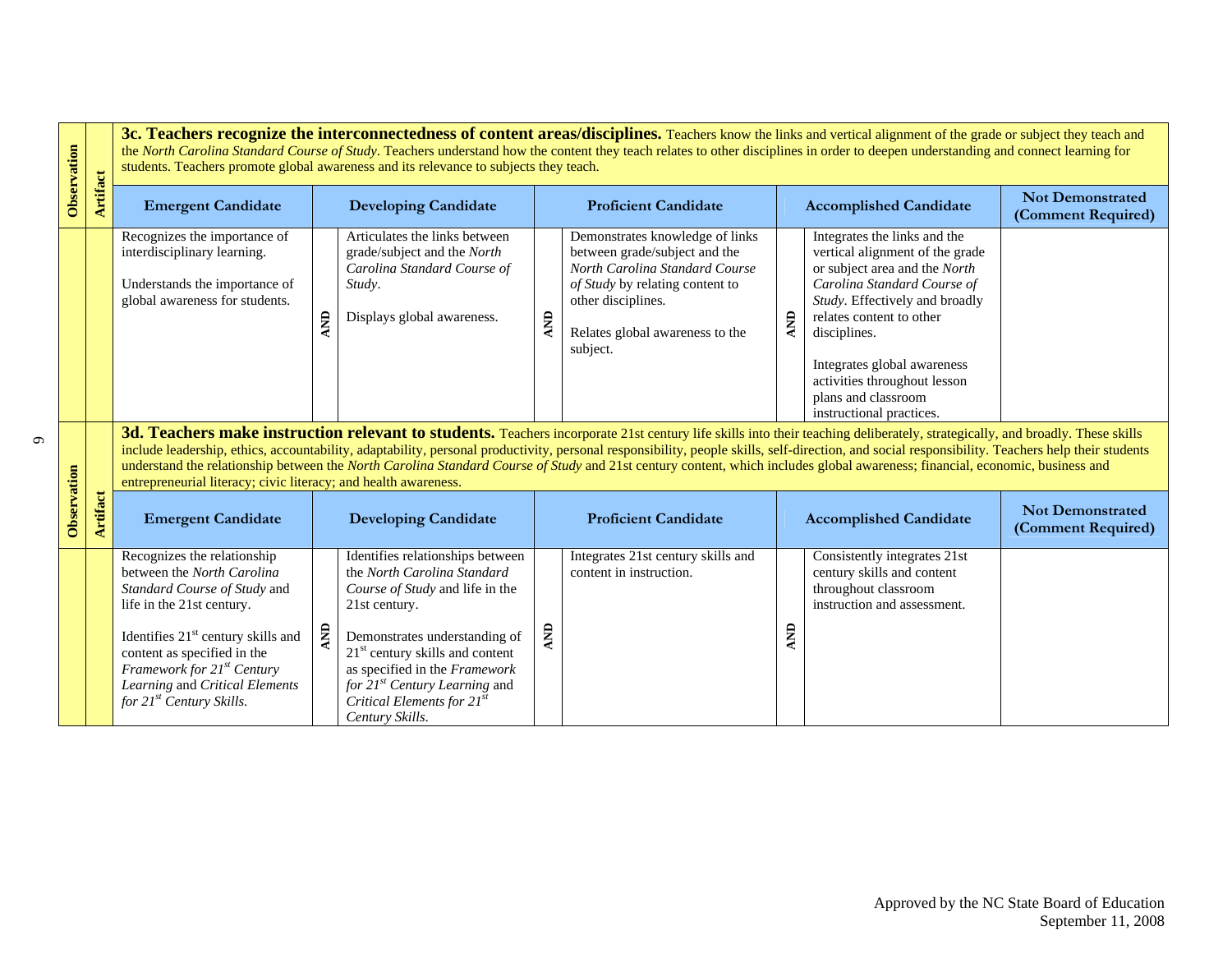## **Standard 4: Teachers facilitate learning for their students**

| Observation |                 |                                                                                          | 4a. Teachers know the ways in which learning takes place, and they know the appropriate levels of intellectual, physical, social, and emotional<br>development of their students. Teachers know how students think and learn. Teachers understand the influences that affect individual student learning (development, culture,<br>language proficiency, etc.) and differentiate their instruction accordingly. Teachers keep abreast of evolving research about student learning. They adapt resources to address the<br>strengths and weaknesses of their students. |                                               |  |  |  |  |  |  |  |
|-------------|-----------------|------------------------------------------------------------------------------------------|-----------------------------------------------------------------------------------------------------------------------------------------------------------------------------------------------------------------------------------------------------------------------------------------------------------------------------------------------------------------------------------------------------------------------------------------------------------------------------------------------------------------------------------------------------------------------|-----------------------------------------------|--|--|--|--|--|--|--|
|             | <b>Artifact</b> | <b>Emergent Candidate</b>                                                                | <b>Developing Candidate</b><br><b>Proficient Candidate</b><br><b>Accomplished Candidate</b>                                                                                                                                                                                                                                                                                                                                                                                                                                                                           | <b>Not Demonstrated</b><br>(Comment Required) |  |  |  |  |  |  |  |
|             |                 | Understands the developmental<br>levels of students.                                     | Demonstrates awareness of the<br>Identifies developmental levels of<br>Appropriately differentiates<br>influence of developmental<br>individual students and plans<br>instruction.<br>instruction accordingly.<br>levels on students' learning.<br><b>QINT</b><br><b>AND</b><br>AND<br>Demonstrates an understanding<br>Assesses and uses resources<br>of methods for differentiating<br>needed to address strengths and<br>instruction to accommodate<br>weaknesses of students.<br>developmental differences in<br>students.                                        |                                               |  |  |  |  |  |  |  |
| Observation | <b>Artifact</b> | differences and individual learning needs.                                               | 4b. Teachers plan instruction appropriate for their students. Teachers collaborate with their colleagues and use a variety of data sources for short<br>and long range planning based on the North Carolina Standard Course of Study. These plans reflect an understanding of how students learn. Teachers engage students<br>in the learning process. They understand that instructional plans must be consistently monitored and modified to enhance learning. Teachers make the curriculum responsive to cultural                                                  | <b>Not Demonstrated</b>                       |  |  |  |  |  |  |  |
|             |                 | <b>Emergent Candidate</b>                                                                | <b>Developing Candidate</b><br><b>Proficient Candidate</b><br><b>Accomplished Candidate</b>                                                                                                                                                                                                                                                                                                                                                                                                                                                                           | (Comment Required)                            |  |  |  |  |  |  |  |
|             |                 | Recognizes data sources<br>important to planning<br>instruction.                         | Uses a variety of data for short-<br>Works collaboratively with<br>Collaborates with colleagues to<br>monitor student performance and<br>other school staff to develop or<br>and long-range planning of<br>make instruction responsive to<br>maintain a culturally and<br>instruction.<br>$\overline{B}$<br><b>AND</b><br><b>QNV</b><br>cultural differences and individual<br>developmentally supportive<br>Monitors and modifies<br>learning needs.<br>school environment.<br>instructional plans to enhance<br>student learning.                                   |                                               |  |  |  |  |  |  |  |
|             |                 |                                                                                          | 4c. Teachers use a variety of instructional methods. Teachers choose the methods and techniques that are most effective in meeting the needs of their students as they<br>strive to eliminate achievement gaps. Teachers employ a wide range of techniques including information and communication technology, learning styles, and differentiated instruction.                                                                                                                                                                                                       |                                               |  |  |  |  |  |  |  |
| Observation | <b>Artifact</b> | <b>Emergent Candidate</b>                                                                | <b>Proficient Candidate</b><br><b>Developing Candidate</b><br><b>Accomplished Candidate</b>                                                                                                                                                                                                                                                                                                                                                                                                                                                                           | <b>Not Demonstrated</b><br>(Comment Required) |  |  |  |  |  |  |  |
|             |                 | Understands a range of methods<br>and materials that can be<br>applied in the classroom. | Consistently enables the<br>Demonstrates awareness of the<br>Uses a variety of appropriate<br>success of all students through<br>methods and materials to meet the<br>variety of methods and<br><b>AND</b><br>E<br><b>QNV</b><br>the selection and use of<br>materials necessary to meet the<br>needs of all students.<br>needs of all students.<br>appropriate methods and<br>materials.                                                                                                                                                                             |                                               |  |  |  |  |  |  |  |

 $\overline{2}$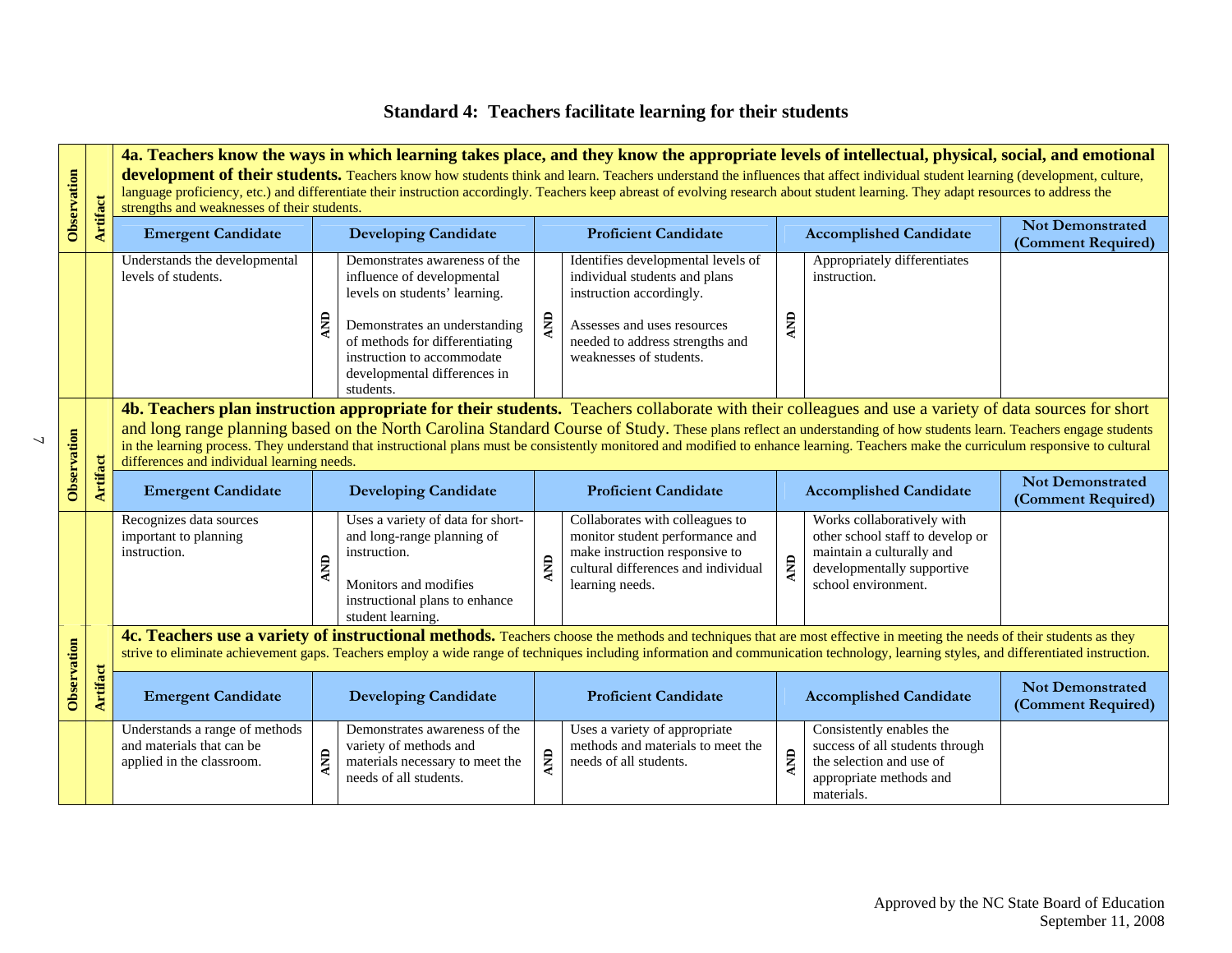|             |                 |                                                                                                                                                                                                                                                                                                                                                                                               |            |                                                                                                                                        |                                                                                                                                                                                                                                                                                                                                                  | 4d. Teachers integrate and utilize technology in their instruction. Teachers know when and how to use technology to maximize student learning. Teachers help<br>students use technology to learn content, think critically, solve problems, discern reliability, use information, communicate, innovate, and collaborate. |             |                                                                                                                                                                   |                                               |
|-------------|-----------------|-----------------------------------------------------------------------------------------------------------------------------------------------------------------------------------------------------------------------------------------------------------------------------------------------------------------------------------------------------------------------------------------------|------------|----------------------------------------------------------------------------------------------------------------------------------------|--------------------------------------------------------------------------------------------------------------------------------------------------------------------------------------------------------------------------------------------------------------------------------------------------------------------------------------------------|---------------------------------------------------------------------------------------------------------------------------------------------------------------------------------------------------------------------------------------------------------------------------------------------------------------------------|-------------|-------------------------------------------------------------------------------------------------------------------------------------------------------------------|-----------------------------------------------|
| Observation | <b>Artifact</b> | <b>Emergent Candidate</b>                                                                                                                                                                                                                                                                                                                                                                     |            | <b>Developing Candidate</b>                                                                                                            |                                                                                                                                                                                                                                                                                                                                                  | <b>Proficient Candidate</b>                                                                                                                                                                                                                                                                                               |             | <b>Accomplished Candidate</b>                                                                                                                                     | <b>Not Demonstrated</b><br>(Comment Required) |
|             |                 | Demonstrates knowledge of<br>methods for utilizing<br>technology in instruction.                                                                                                                                                                                                                                                                                                              | <b>AND</b> | Assesses effective types of<br>technology to use for<br>instruction.                                                                   | <b>AND</b>                                                                                                                                                                                                                                                                                                                                       | Integrates technology with<br>instruction to maximize students'<br>learning.                                                                                                                                                                                                                                              | <b>QINT</b> | Engages students in higher<br>level thinking through the<br>integration of technology.                                                                            |                                               |
| Observation |                 | frame, analyze, and solve problems.                                                                                                                                                                                                                                                                                                                                                           |            |                                                                                                                                        | 4e. Teachers help students develop critical-thinking and problem-solving skills. Teachers encourage students to ask questions; think creatively; develop and test<br>innovative ideas; synthesize knowledge and draw conclusions. They help students exercise and communicate sound reasoning; understand connections; make complex choices; and |                                                                                                                                                                                                                                                                                                                           |             |                                                                                                                                                                   |                                               |
|             | <b>Artifact</b> | <b>Emergent Candidate</b>                                                                                                                                                                                                                                                                                                                                                                     |            | <b>Developing Candidate</b>                                                                                                            |                                                                                                                                                                                                                                                                                                                                                  | <b>Proficient Candidate</b>                                                                                                                                                                                                                                                                                               |             | <b>Accomplished Candidate</b>                                                                                                                                     | <b>Not Demonstrated</b><br>(Comment Required) |
|             |                 | Demonstrates an understanding<br>of the importance of developing<br>students' critical-thinking and<br>problem-solving skills.                                                                                                                                                                                                                                                                | <b>ENV</b> | Demonstrates knowledge of<br>processes needed to support<br>students in acquiring critical-<br>thinking and problem-solving<br>skills. | <b>AND</b>                                                                                                                                                                                                                                                                                                                                       | Integrates specific instruction that<br>helps students develop the ability<br>to apply processes and strategies<br>for critical thinking and problem<br>solving.                                                                                                                                                          | Ę           | Creates or maintains instruction<br>that consistently engages<br>students in the processes of<br>critical thinking and problem<br>solving in meaningful contexts. |                                               |
| Observation |                 | 4f. Teachers help students work in teams and develop leadership qualities. Teachers teach the importance of cooperation and collaboration. They organize<br>learning teams in order to help students define roles, strengthen social ties, improve communication and collaborative skills, interact with people from different cultures and<br>backgrounds, and develop leadership qualities. |            |                                                                                                                                        |                                                                                                                                                                                                                                                                                                                                                  |                                                                                                                                                                                                                                                                                                                           |             |                                                                                                                                                                   |                                               |
|             | <b>Artifact</b> | <b>Emergent Candidate</b>                                                                                                                                                                                                                                                                                                                                                                     |            | <b>Developing Candidate</b>                                                                                                            |                                                                                                                                                                                                                                                                                                                                                  | <b>Proficient Candidate</b>                                                                                                                                                                                                                                                                                               |             | <b>Accomplished Candidate</b>                                                                                                                                     | <b>Not Demonstrated</b><br>(Comment Required) |
|             |                 | Recognizes the need to<br>encourage the development of<br>cooperation, collaboration, and<br>student leadership.                                                                                                                                                                                                                                                                              | AND        | Demonstrates awareness of<br>multiple approaches or<br>strategies for developing and<br>supporting student learning<br>teams.          | <b>AND</b>                                                                                                                                                                                                                                                                                                                                       | Organizes student learning teams<br>for the purpose of developing<br>cooperation, collaboration, and<br>student leadership.                                                                                                                                                                                               | AND         | Encourages students to create<br>and manage learning teams.                                                                                                       |                                               |

 $\infty$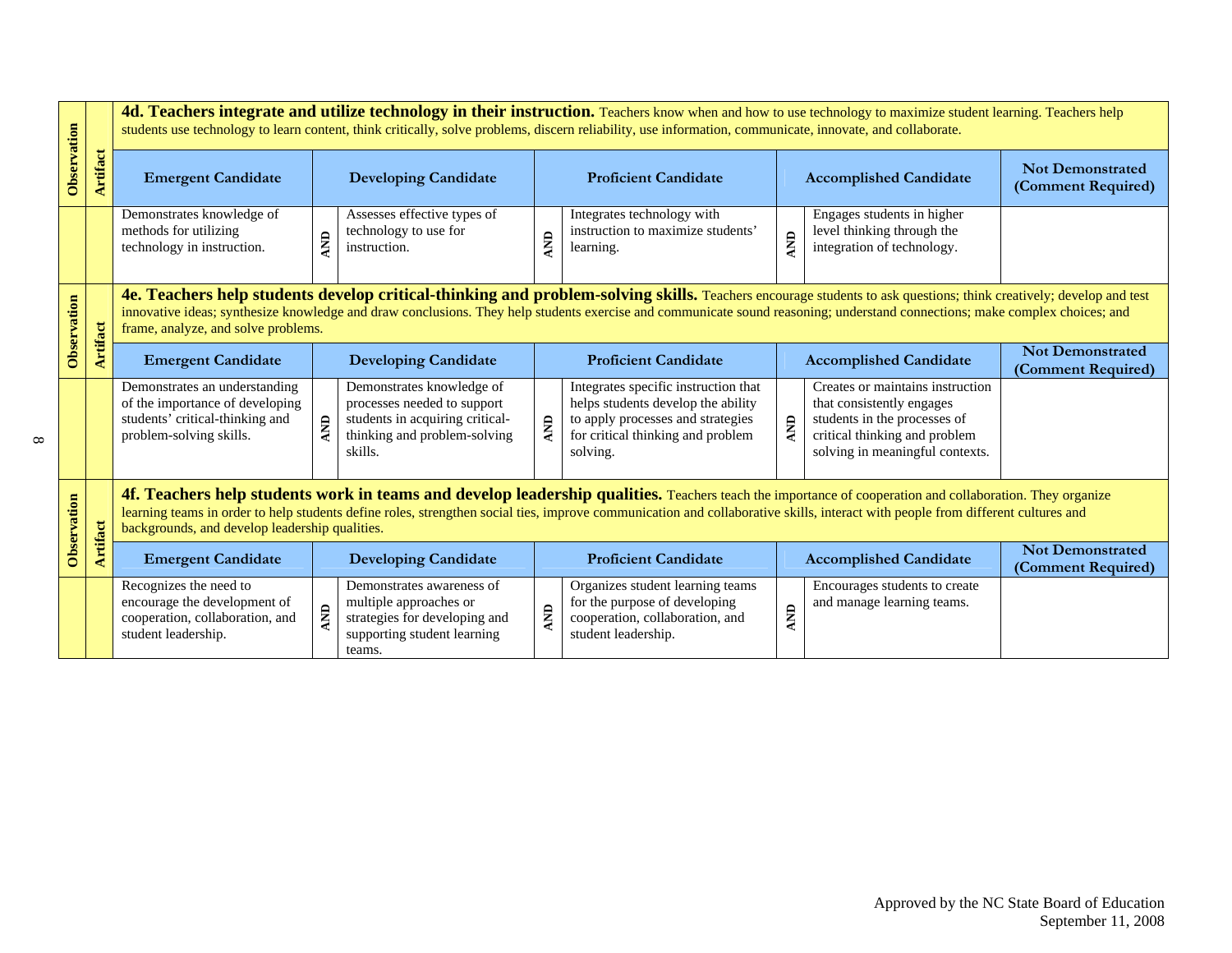| Observation |                 |                                                                                                                                                                                                                                                                                                                                                                                                                                                                                                                                                    | 4g. Teachers communicate effectively. Teachers communicate in ways that are clearly understood by their students. They are perceptive listeners and are able to<br>communicate with students in a variety of ways even when language is a barrier. Teachers help students articulate thoughts and ideas clearly and effectively. |                                                                                                                                                         |           |                                                                                                                                                                                                                                         |            |                                                                                                                                                                                                |                                               |  |  |
|-------------|-----------------|----------------------------------------------------------------------------------------------------------------------------------------------------------------------------------------------------------------------------------------------------------------------------------------------------------------------------------------------------------------------------------------------------------------------------------------------------------------------------------------------------------------------------------------------------|----------------------------------------------------------------------------------------------------------------------------------------------------------------------------------------------------------------------------------------------------------------------------------------------------------------------------------|---------------------------------------------------------------------------------------------------------------------------------------------------------|-----------|-----------------------------------------------------------------------------------------------------------------------------------------------------------------------------------------------------------------------------------------|------------|------------------------------------------------------------------------------------------------------------------------------------------------------------------------------------------------|-----------------------------------------------|--|--|
|             | <b>Artifact</b> | <b>Emergent Candidate</b>                                                                                                                                                                                                                                                                                                                                                                                                                                                                                                                          |                                                                                                                                                                                                                                                                                                                                  | <b>Developing Candidate</b>                                                                                                                             |           | <b>Proficient Candidate</b>                                                                                                                                                                                                             |            | <b>Accomplished Candidate</b>                                                                                                                                                                  | <b>Not Demonstrated</b><br>(Comment Required) |  |  |
|             |                 | Communicates effectively both<br>orally and in writing.<br>Recognizes a variety of<br>methods for communicating<br>effectively with students.                                                                                                                                                                                                                                                                                                                                                                                                      | <b>QNV</b>                                                                                                                                                                                                                                                                                                                       | Demonstrates the ability to<br>communicate effectively with<br>students.<br>Provides opportunities for<br>students to articulate thoughts<br>and ideas. | AND       | Uses a variety of methods to<br>communicate effectively with all<br>students.<br>Consistently encourages and<br>supports students to articulate<br>thoughts and ideas clearly and<br>effectively.                                       | <b>QNV</b> | Establishes classroom practices<br>that encourage all students to<br>develop effective<br>communication skills.                                                                                |                                               |  |  |
| Observation |                 | 4h. Teachers use a variety of methods to assess what each student has learned. Teachers use multiple indicators, including formative and summative assessments,<br>to evaluate student progress and growth as they strive to eliminate achievement gaps. Teachers provide opportunities, methods, feedback, and tools for students to assess themselves and<br>each other. Teachers use 21st Century assessment systems to inform instruction and demonstrate evidence of students' 21st century knowledge, skills, performance, and dispositions. |                                                                                                                                                                                                                                                                                                                                  |                                                                                                                                                         |           |                                                                                                                                                                                                                                         |            |                                                                                                                                                                                                |                                               |  |  |
|             | Artifact        | <b>Emergent Candidate</b>                                                                                                                                                                                                                                                                                                                                                                                                                                                                                                                          |                                                                                                                                                                                                                                                                                                                                  | <b>Developing Candidate</b>                                                                                                                             |           | <b>Proficient Candidate</b>                                                                                                                                                                                                             |            | <b>Accomplished Candidate</b>                                                                                                                                                                  | <b>Not Demonstrated</b><br>(Comment Required) |  |  |
|             |                 | Demonstrates awareness of<br>multiple indicators or measures<br>of student progress.                                                                                                                                                                                                                                                                                                                                                                                                                                                               | <b>AND</b>                                                                                                                                                                                                                                                                                                                       | Interprets data on student<br>progress accurately and can<br>draw appropriate conclusions.                                                              | <b>QN</b> | Uses multiple indicators, both<br>formative and summative, to<br>monitor and evaluate students'<br>progress and to inform instruction.<br>Provides evidence that students<br>attain 21st century knowledge,<br>skills and dispositions. | <b>AND</b> | Uses information gained from<br>assessment activities to<br>improve teaching practice and<br>students' learning.<br>Provides opportunities for<br>students to assess themselves<br>and others. |                                               |  |  |

 $\circ$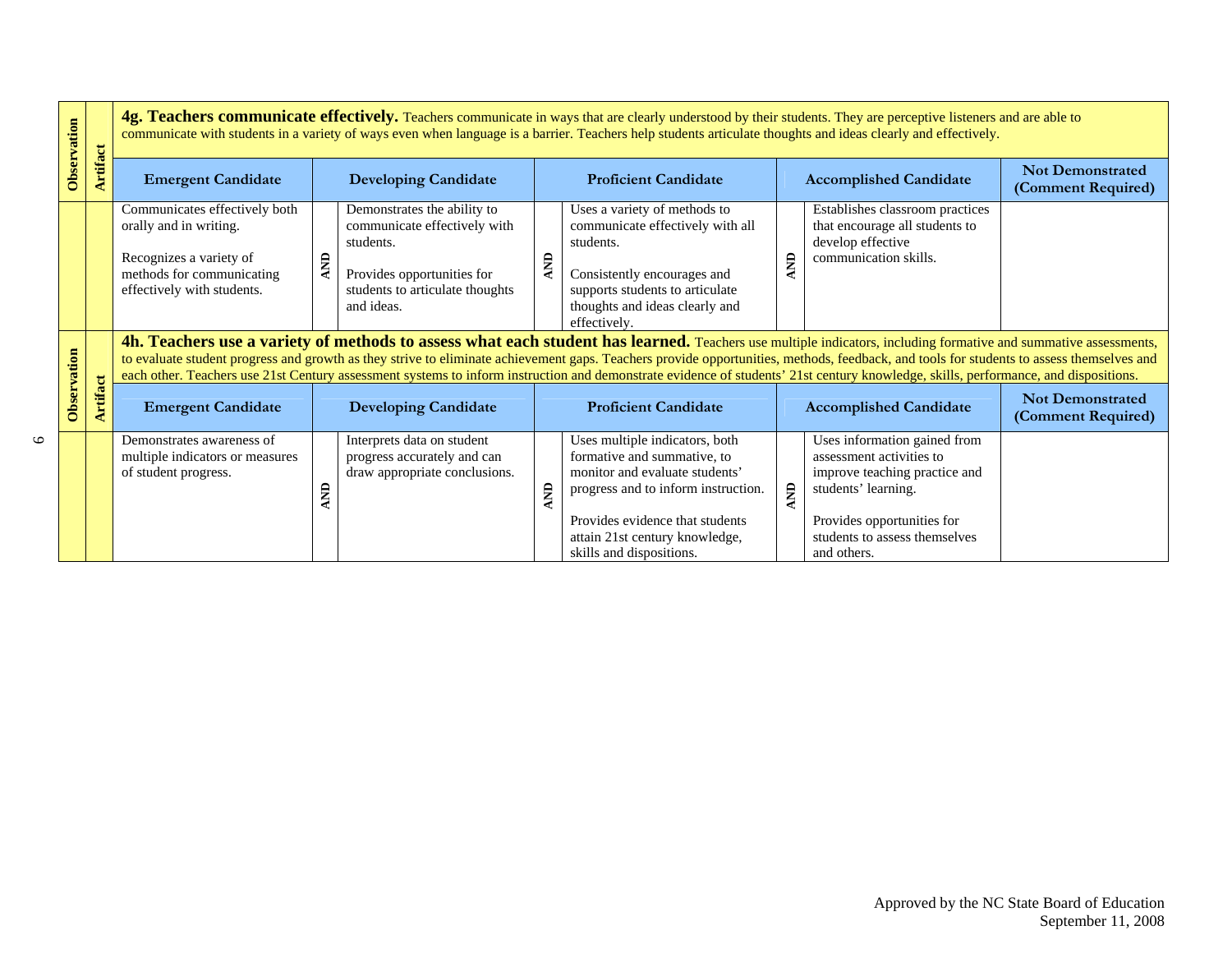## **Standard 5: Teachers reflect on their practice**

| Observation |                 |                                                                                                                                                                                                                                                                                                                                                                             | 5a. Teachers analyze student learning. Teachers think systematically and critically about student learning in their classrooms and schools: Why learning happens and what<br>can be done to improve achievement. Teachers collect and analyze student performance data to improve school and classroom effectiveness. They adapt their practice based on research<br>and data to best meet the needs of students. |                                                                                                   |                             |                                                                                         |                               |                                                                                                                                        |                                               |  |  |
|-------------|-----------------|-----------------------------------------------------------------------------------------------------------------------------------------------------------------------------------------------------------------------------------------------------------------------------------------------------------------------------------------------------------------------------|-------------------------------------------------------------------------------------------------------------------------------------------------------------------------------------------------------------------------------------------------------------------------------------------------------------------------------------------------------------------------------------------------------------------|---------------------------------------------------------------------------------------------------|-----------------------------|-----------------------------------------------------------------------------------------|-------------------------------|----------------------------------------------------------------------------------------------------------------------------------------|-----------------------------------------------|--|--|
|             | Artifact        | <b>Emergent Candidate</b>                                                                                                                                                                                                                                                                                                                                                   |                                                                                                                                                                                                                                                                                                                                                                                                                   | <b>Developing Candidate</b>                                                                       |                             | <b>Proficient Candidate</b>                                                             | <b>Accomplished Candidate</b> |                                                                                                                                        | <b>Not Demonstrated</b><br>(Comment Required) |  |  |
|             |                 | Recognizes multiple sources of<br>information on students'<br>learning and performance.                                                                                                                                                                                                                                                                                     | <b>AND</b>                                                                                                                                                                                                                                                                                                                                                                                                        | Identifies data sources to<br>improve students' learning.                                         | <b>QN</b>                   | Uses data to provide ideas about<br>what can be done to improve<br>students' learning.  | $\sum_{i=1}^{n}$              | Based upon data, selects or<br>develops instructional<br>approaches that are<br>intentionally tailored to<br>students' learning needs. |                                               |  |  |
|             |                 | 5b. Teachers link professional growth to their professional goals. Teachers participate in continued, high quality professional development that reflects a global view<br>of educational practices; includes 21st century skills and knowledge; aligns with the State Board of Education priorities; and meets the needs of students and their own professional<br>growth. |                                                                                                                                                                                                                                                                                                                                                                                                                   |                                                                                                   |                             |                                                                                         |                               |                                                                                                                                        |                                               |  |  |
| Observation | <b>Artifact</b> | <b>Emergent Candidate</b><br><b>Developing Candidate</b>                                                                                                                                                                                                                                                                                                                    |                                                                                                                                                                                                                                                                                                                                                                                                                   |                                                                                                   | <b>Proficient Candidate</b> |                                                                                         | <b>Accomplished Candidate</b> | <b>Not Demonstrated</b><br>(Comment Required)                                                                                          |                                               |  |  |
|             |                 | Acknowledges the importance<br>of ongoing professional<br>development.                                                                                                                                                                                                                                                                                                      | <b>QNY</b>                                                                                                                                                                                                                                                                                                                                                                                                        | Attends required or expected<br>activities for professional<br>growth.                            | E                           | Participates in recommended<br>activities for professional learning<br>and development. | $\mathbf{g}$                  | Seeks out and engages in<br>opportunities to expand<br>professional knowledge and<br>build professional skills.                        |                                               |  |  |
|             |                 | 5c. Teachers function effectively in a complex, dynamic environment. Understanding that change is constant, teachers actively investigate and consider new ideas<br>that improve teaching and learning. They adapt their practice based on research and data to best meet the needs of their students.                                                                      |                                                                                                                                                                                                                                                                                                                                                                                                                   |                                                                                                   |                             |                                                                                         |                               |                                                                                                                                        |                                               |  |  |
| Observation | Artifact        | <b>Emergent Candidate</b>                                                                                                                                                                                                                                                                                                                                                   |                                                                                                                                                                                                                                                                                                                                                                                                                   | <b>Developing Candidate</b>                                                                       |                             | <b>Proficient Candidate</b>                                                             | <b>Accomplished Candidate</b> |                                                                                                                                        | <b>Not Demonstrated</b><br>(Comment Required) |  |  |
|             |                 | Acknowledges the importance<br>of using research-verified<br>approaches to teaching and<br>learning.                                                                                                                                                                                                                                                                        | <b>AND</b>                                                                                                                                                                                                                                                                                                                                                                                                        | Demonstrates knowledge of<br>current research-verified<br>approaches to teaching and<br>learning. | <b>QNV</b>                  | Uses a variety of research-verified<br>approaches to improve teaching<br>and learning.  | <b>AND</b>                    | Investigates and implements<br>innovative, research-verified<br>approaches to improve teaching<br>and learning.                        |                                               |  |  |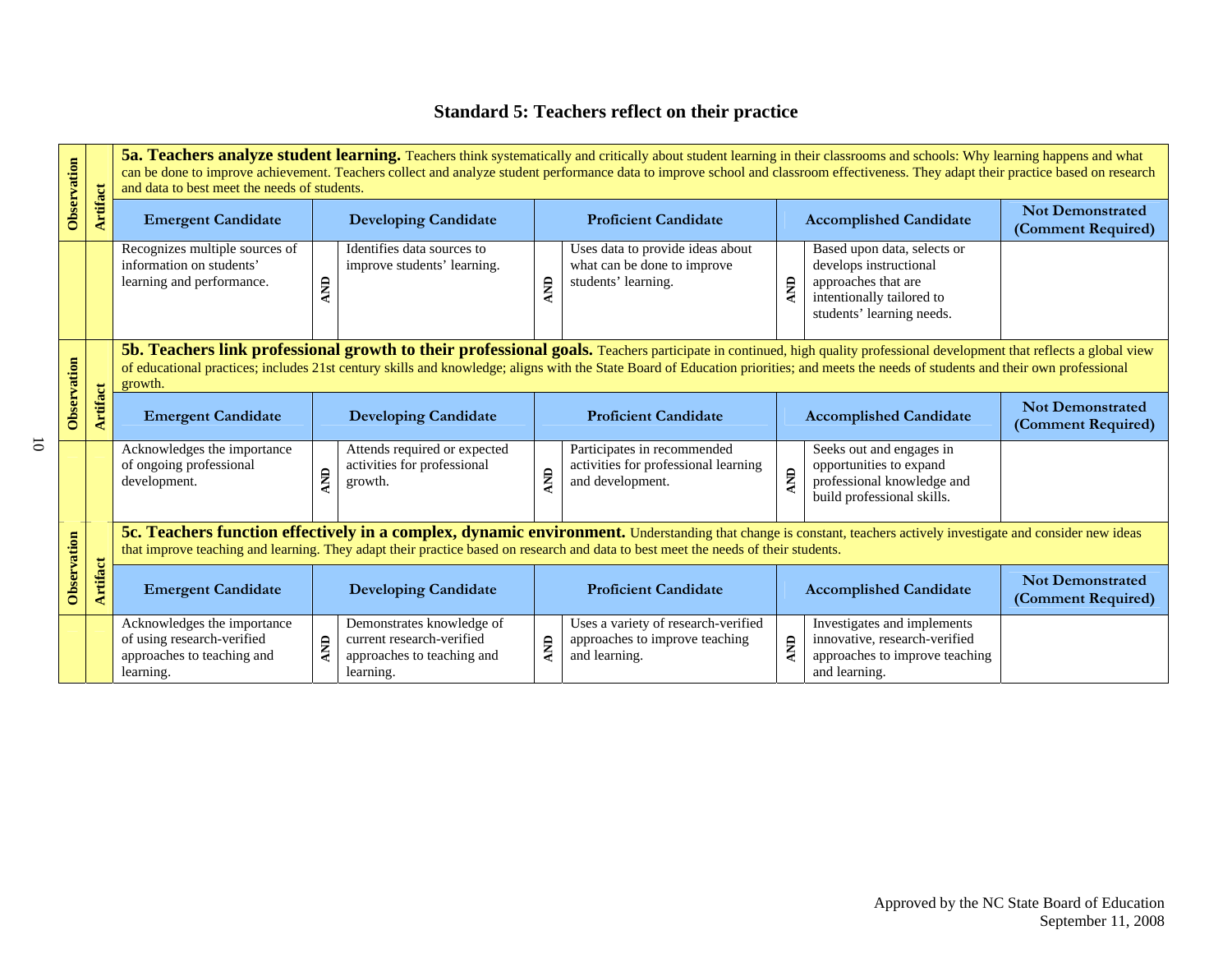#### **Glossary of Terms**

- **Accomplished Candidate**: The fourth of four performance levels used to rate a candidate's proficiency on elements of the standards. Reflects only those candidates who possess and demonstrate truly exemplary understanding, mastery, and consistent integration of relevant concepts and skills in their professional practice. Such candidates regularly engage in activities that intentionally and proactively encourage the professional growth of colleagues, continually evaluate their own performance, and actively seek ways to improve their performance.
- **Artifact**: A product used to demonstrate a teacher candidate's performance or proficiency.
- **Code of Ethics for North Carolina Educators**: The standards of professional conduct required of educators and adopted by the North Carolina State Board of Education, 6/5/97 (Appendix E).
- **Developing Candidate**: The second of four performance levels used to rate a candidate's proficiency on elements of the standards. Reflects a candidate with the skills and knowledge of a student who has successfully completed some teacher education coursework. Such candidates have mastered important concepts and demonstrated the ability to apply these to concrete problems, but in contexts of limited complexity (e.g., case study analysis, simulations, early field experiences, etc.).
- **Diversity**: Differences in the characteristics of people, places or things (e.g., age, race, ethnicity, culture, gender, education, learning styles, religion, and any other ways in which differences occur).
- **Electronic Evidence**: The artifacts or other materials that are used by the institution to support licensure candidates' performance ratings and that are accessible by the North Carolina State Board of Education for programmatic review.
- **Emerging Candidate**: The first of four performance levels used to rate a candidate's proficiency on elements of the standards. Reflects a candidate who is a new student to the field of education. Such candidates are engaged in their baccalaureate, and perhaps teacher education, coursework. However, the Emerging Candidate possesses only a limited or superficial knowledge and awareness of concepts associated with educational concepts.
- **Evaluator**: The person or persons designated by an institution as responsible for overseeing and completing the summative evaluation of licensure candidate's performance.
- **Formative**: Evaluation conducted during a program that produces information used primarily to make modifications and improvement; may be conducted as often as necessary.
- **Literacy**: (i) Age-appropriate knowledge (reading, writing, comprehension, skills) in any particular content area or field; (ii) ability to understand, communicate, and apply principles associated with  $21<sup>st</sup>$  Century Skills (e.g., financial, economic, business, and entrepreneurial literacy, civic literacy, information and media literacy, and ICT literacy). See *Framework for 21st Century Learning* and *Critical Elements for Creating 21st Century Skills*.
- **North Carolina Standard Course of Study**: The materials that establish competencies for each grade and high school course to ensure rigorous student academic performance standards that are uniform across the state. Where this document is referenced in this manual and in the rubric, other state-approved standards (e.g., North Carolina Early Learning Standards, North Carolina Standards for Career and Vocational Technology, etc.) also apply.
- **Performance Descriptor**: Discrete statements of specific competency that collectively reflect a performance level in the rubric.
- **Performance Element**: A paragraph that describes in detail one constituent aspect of a performance standard. The rubric contains twenty-five performance elements.
- **Performance Level**: The label (e.g., Emergent Candidate, Developing Candidate, Proficient Candidate, and Accomplished Candidate) applied to each of four categories used to rate a teacher candidate's overall performance for a performance element in the rubric.